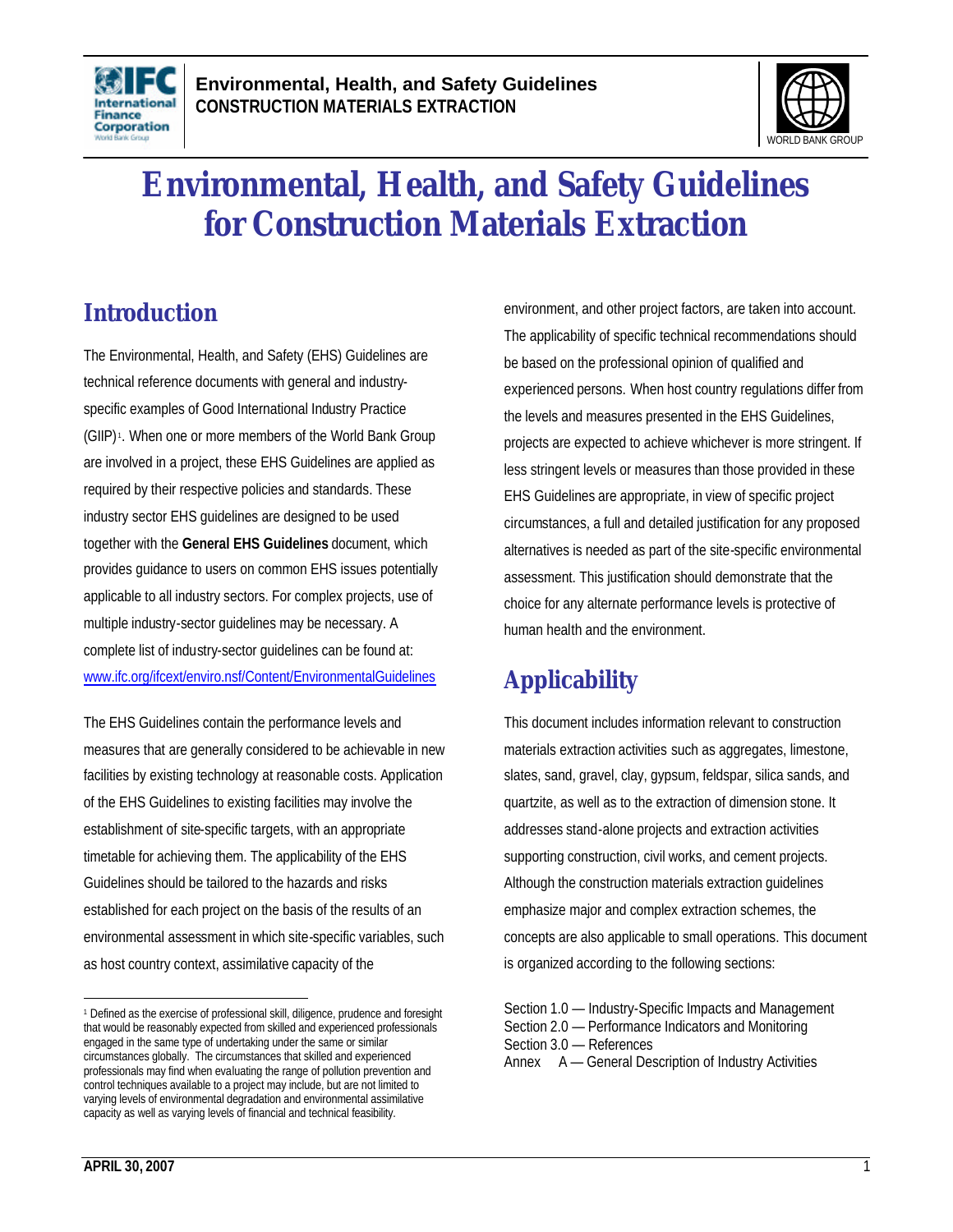



# **1.0 Industry-Specific Impacts and Management**

The following section provides a summary of EHS issues associated with construction materials extraction that occur during the operational, construction, and decommissioning phases, along with recommendations for their management. Recommendations for the management of EHS issues common to most large projects are provided in the **General EHS Guidelines**.

# **1.1 Environment**

Environmental issues during the operational, construction, and decommissioning phases of construction materials extraction primarily include the following:

- **Air Emissions**
- Noise and Vibrations
- **Water**
- Waste
- **Land Conversion**

#### **Air Emissions**

#### *Particulate Matter*

Particulate matter (PM) is generated during all phases of exploitation and processing from fugitive sources (e.g. shoveling, ripping, drilling, blasting, transport, crushing, grinding, screening, and stockpiling). The main sources of PM emissions include crushing–grinding, drilling, blasting, and transport. Impacts from PM emissions are related to its size (e.g. whether it is less than 2.5 microns in diameter), its main components (e.g. silica, silicates, carbonates), as well as to rock impurities and trace components (e.g. asbestos).

For dust emissions, the recommended pollution prevention and control techniques should take the ecological and human toxicity of the dust into account and include the following:

- Land clearing, removal of topsoil and excess materials, location of haul roads, tips and stockpiles, and blasting should be planned with due consideration to meteorological factors (e.g. precipitation, temperature, wind direction, and speed) and location of sensitive receptors;
- A simple, linear layout for materials-handling operations to reduce the need for multiple transfer points should be designed and installed (e.g. processing plants should be preferably located within the quarry area);
- Dust emissions from drilling activities should be controlled at the source by dust extractors, collectors, and filters, and wet drilling and processing should be adopted, whenever possible;
- Dust emissions from processing equipment (e.g. crushers, grinders, screens) should be adequately controlled through dust collectors, wet processing, or water spraying. Dustcontrol applications should consider the final use of extracted material (e.g. wet-processing stages are preferred when wet materials or high water contents would not negatively affect their final use);
- Procedures to limit the drop height of falling materials should be adopted;
- Use of mobile and fixed-belt transport and conveyors should be preferred to hauling the material by trucks through internal roads (enclosed rubber-belt conveyors for dusty materials are recommended in conjunction with cleaning devices);
- Internal roads should be adequately compacted and periodically graded and maintained;
- A speed limit for trucks should be considered;
- Water spraying and surface treatment (e.g. hygroscopic media, such as calcium chloride, and soil natural–chemical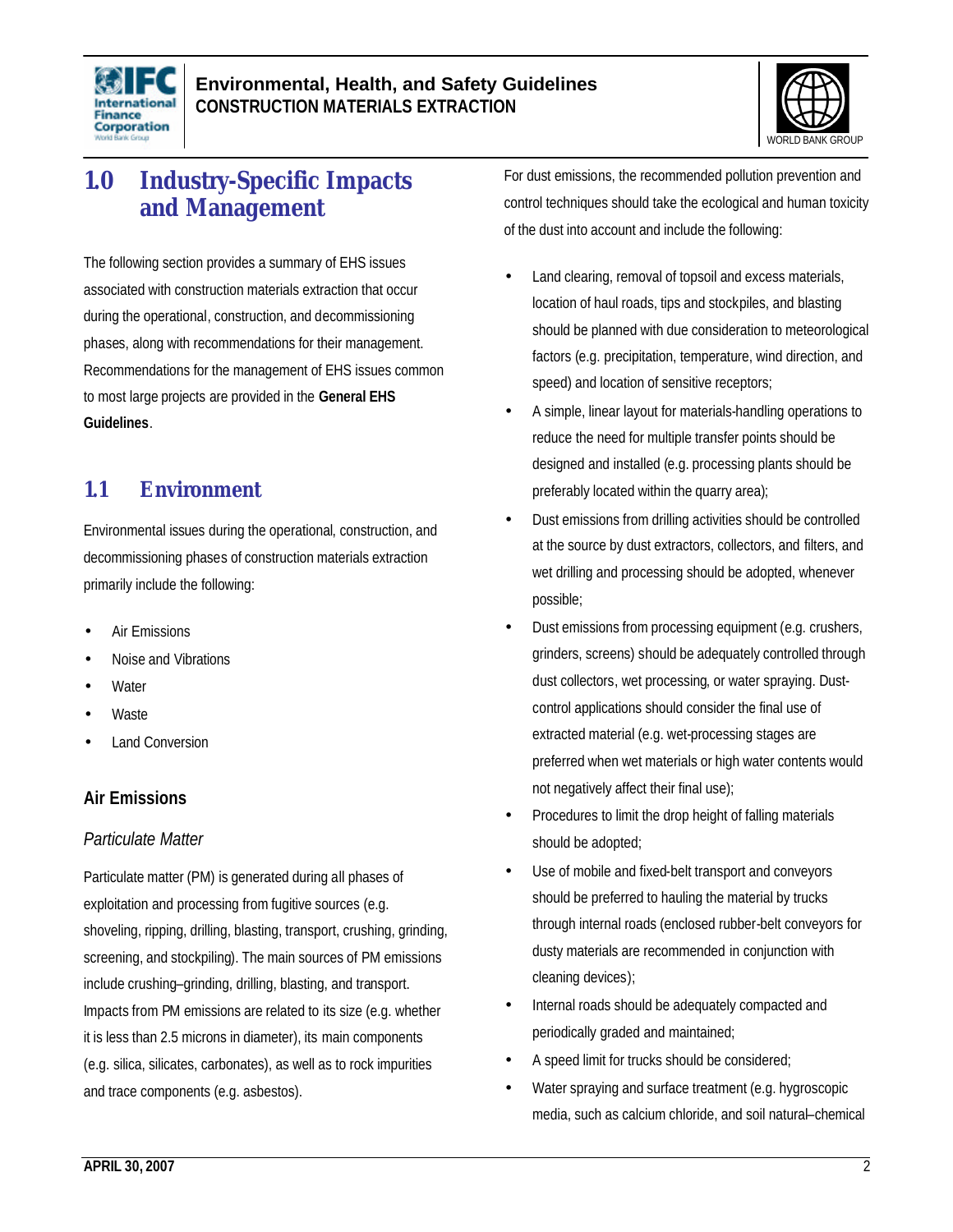



binding agents) of roadways and exposed stockpiles using a sprinkler system or a "water-mist cannon" should be implemented;

• Exposed surfaces of stockpiled materials should be vegetated.

#### *Other Air Pollutants*

Combustion by-products are emitted by vehicles and other combustion sources installed in the quarrying site. Pollution prevention and control measures to address these impacts are addressed in the **General EHS Guidelines**.

Toxic and nontoxic gases are normal byproducts generated by blasting activities, regardless of the explosive materials used. Emissions of  $NO<sub>2</sub>$ , CO, and NO are generated during the explosions.

The following pollution prevention and control techniques are recommended:

- Alternatives to blasting, such as hydraulic hammers or other mechanical methods;
- If blasting is necessary, planning of the blasting (arrangement, diameter, and depth and direction of blast holes) should be implemented;
- The correct burning of the explosive, typically composed of a mixture of ammonium nitrate and fuel oil, should be ensured by minimizing the presence of excess water and avoiding incorrect or incomplete mixing of explosive ingredients.

#### **Noise and Vibrations**

#### *Noise*

Noise emissions are commonly associated with all extraction activities, including construction material and dimension stone quarrying. Noise is produced during all phases of exploitation

and processing (e.g. shoveling, ripping, drilling, blasting, flamejet cutting, transport, crushing, grinding, sizing, and stockpiling). The main noise sources are associated with drilling, breaking, crushing and handling–moving, screening, and transport. In dimension stone quarrying, flame-jet cutting<sup>2</sup> is a specific noise source, if adopted.

For noise emissions, the recommended minimization and control techniques include the following:

- Reduction of noise from drilling rigs by using downhole drilling or hydraulic drilling;
- Implementation of enclosure and cladding of processing plants;
- Installation of proper sound barriers and (or) noise containments, with enclosures and curtains at or near the source equipment (e.g. crushers, grinders, and screens);
- Use of rubber-lined or soundproof surfaces on processing equipment (e.g. screens, chutes, transfer points, and buckets);
- Use of rubber-belt transport and conveyors;
- Installation of natural barriers at facility boundaries (e.g. vegetation curtains or soil berms);
- Optimization of internal-traffic routing, particularly to minimize vehicle-reversing needs (reducing noise from reversing alarms) and to maximize distances to the closest sensitive receptors;
- The use of electrically driven machines should be considered;
- A speed limit for trucks should be considered;
- Avoidance of flame-jet cutting;
- Construction of berms for visual and noise screening.

 $\overline{a}$ 2 Flame-jet cutting is used primarily in areas difficult to access and in which mechanical drilling machines are difficult to install.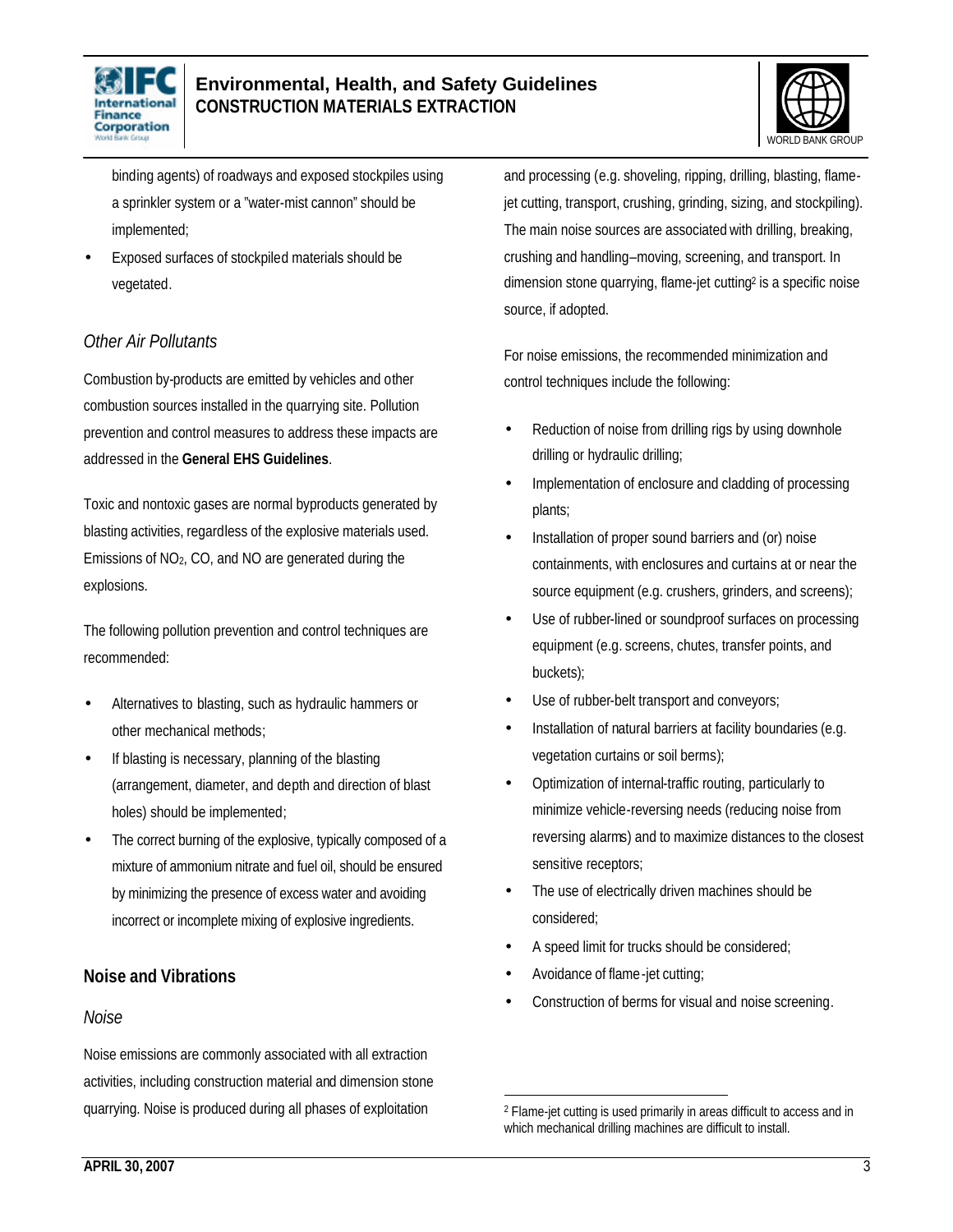



#### *Vibrations*

The most significant vibration emissions are usually associated with blasting activities, whereas minor emissions are commonly associated with use of rock hammers. For blasting-related emissions (e.g. vibration, overpressure, fly rock), the following control and minimization techniques are recommended:

- Use of specific blasting plans; correct charging procedures and blasting ratios; delayed, microdelayed, or electronic detonators; and specific in situ blasting tests (the use of downhole initiation with short-delay detonators improves fragmentation and reduces ground vibrations);
- Development of blast design, including a blasting-surfaces survey, to avoid overconfined charges and a drill-hole survey to check for deviation and consequent blasting recalculations;
- Implementation of ground vibration and overpressure control with appropriate drilling grids (e.g. grid versus hole length and diameter, orientation of blasting faces) and appropriate charging and stemming process of boreholes, to limit potential issues with fly rock and air blasts;
- Hydraulic hammers or other mechanical methods should be preferred to improve rock fragmentation and minimize fly-rock risks, instead of using secondary blast (plaster blasting);
- Mechanical ripping should be preferably used to avoid or minimize the use of explosives;
- Other sources of vibrations are primary crushers and plantscreening equipment. Adequately designed foundations for these facilities should sufficiently limit vibrations.

#### **Water**

#### *Consumption*

Diamond-wire cutting activities, aggregate-washing plants, and dimension stone quarrying activities typically involve significant use of water resources. In addition to the guidance for water conservation provided in the **General EHS Guidelines**, water needs should be limited through recirculation and reuse, implementing closed-circuit systems from sedimentation ponds to the quarrying process. If water use is significant, especially in arid or semi-arid regions, a water-resource availability and impact assessment should be conducted.

### *Hydrology*

Surface water regimes may be altered because of flow diversions, water intake, and changes to the drainage pattern. Techniques to prevent, minimize, or control impacts to the hydrologic regime caused by extraction activities include the following:

- Storm water peak runoff rate should not exceed the peak predevelopment runoff rate for a particular design storm;
- Reintroduction of treated, abstracted water into streams to maintain the ecological flow;
- Superficial infiltration of treated water to aquifers should be allowed. Alternatively, reinjection of treated water into the aquifers through injection wells or infiltration galleries may be implemented, provided potential groundwater contamination can be avoided;
- Quarry pond dredging activities should be designed and implemented to minimize drawdown with consideration of potential impacts to surface and groundwater resource flow and availability, including potential ecological impacts;;
- To the extent that it is consistent with the post-closure plan, a quarry pond should have a sufficient water depth to ensure the establishment of a stable aquatic ecosystem.

#### *Wastewater Discharge*

Dewatering of the quarrying pit, diamond-wire cutting, and surface water runoff can generate a wastewater discharge high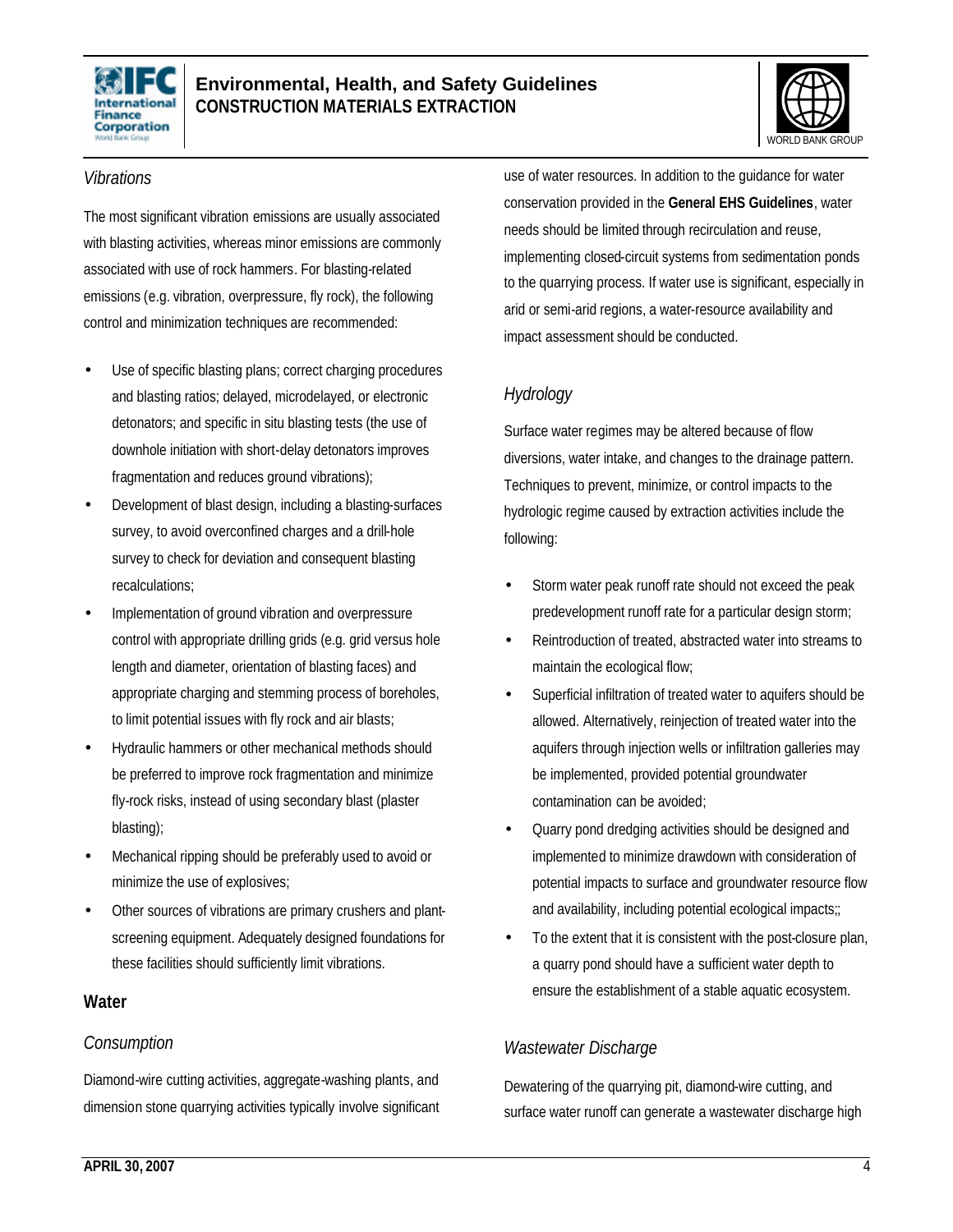



in suspended solids.<sup>3</sup> To prevent or minimize the suspended sediments in discharge waters the following are recommended:

- Adoption of settlement ponds, sumps, and lagoons designed to allow adequate retention time. Lagoons should be sealed with impervious material, as needed, and adequate maintenance programs of the settlement lagoons should be implemented, including side-slope stability, pipe cleaning/maintenance, and removal of settled materials;
- Recycling of processing / wire cutting waters;
- Construction of a dedicated drainage network;
- Settlement enhancement by using flocculants or mechanical means, particularly where limited space prevents or limits the use of lagoons;
- Installation of sediment traps along water drainages, including fascines, silt fences, and vegetation traps.

Where blasting is used, there is a potential for nitrate and ammonia residues, especially in groundwater. This should be managed through appropriate blasting design and procedures, including ensuring the correct burning of explosives, as discussed above, in "Other Air Pollutants".

#### *Hazardous Materials*

The operation and maintenance of construction materials extraction equipment includes the use, storage and transfer of varying quantities of fuels and lubricants which should be managed according to applicable guidance provided in the **General EHS Guidelines**.

#### *Acid Drainage*

Acid drainage, also referred to as Acid Mine or Acid Rock Drainage (AMD or ARD), may occur when minerals containing sulphide and elemental sulphur are exposed to the atmospheric effects of oxygen and water. Although this phenomenon is most typically associated with metals mining activities, its potential occurrence during excavation and / or exposure of mineralized rock should be considered as part of construction materials extraction activities. Additional information on the management of acid drainage is provided in the **EHS Guidelines for Mining**.

#### **Waste**

#### *Solid Waste*

Rock waste and removed topsoil–overburden are the main inert wastes produced by quarrying activities. Hazardous wastes may be generated from impurities and trace components included in the exploited (waste) rocks (e.g. asbestos or heavy metals or minerals that could result in acidic runoff).

The recommended prevention and control methods to reduce wastes include the following:

- Operational design and planning should include procedures for the reduction of waste production (e.g. blending high-quality rock with poor rock);
- Topsoil, overburden, and low-quality materials should be properly removed, stockpiled near the site, and preserved for rehabilitation;
- Hazardous and non- hazardous waste management plans should be developed and adopted during the design and planning phase. Impacts associated with specific chemical and / or physical properties of extracted materials should be considered during the design phase, and impacts from waste rock impurities should be adequately controlled and mitigated by covering waste disposals with noncontaminated soil.

Management of other waste generated during extraction site operations (e.g. oily debris and contaminated soils recovered from

 $\overline{a}$ 3 Land-based hydraulic extraction should be used only in a closed circuit and with no effluent discharge.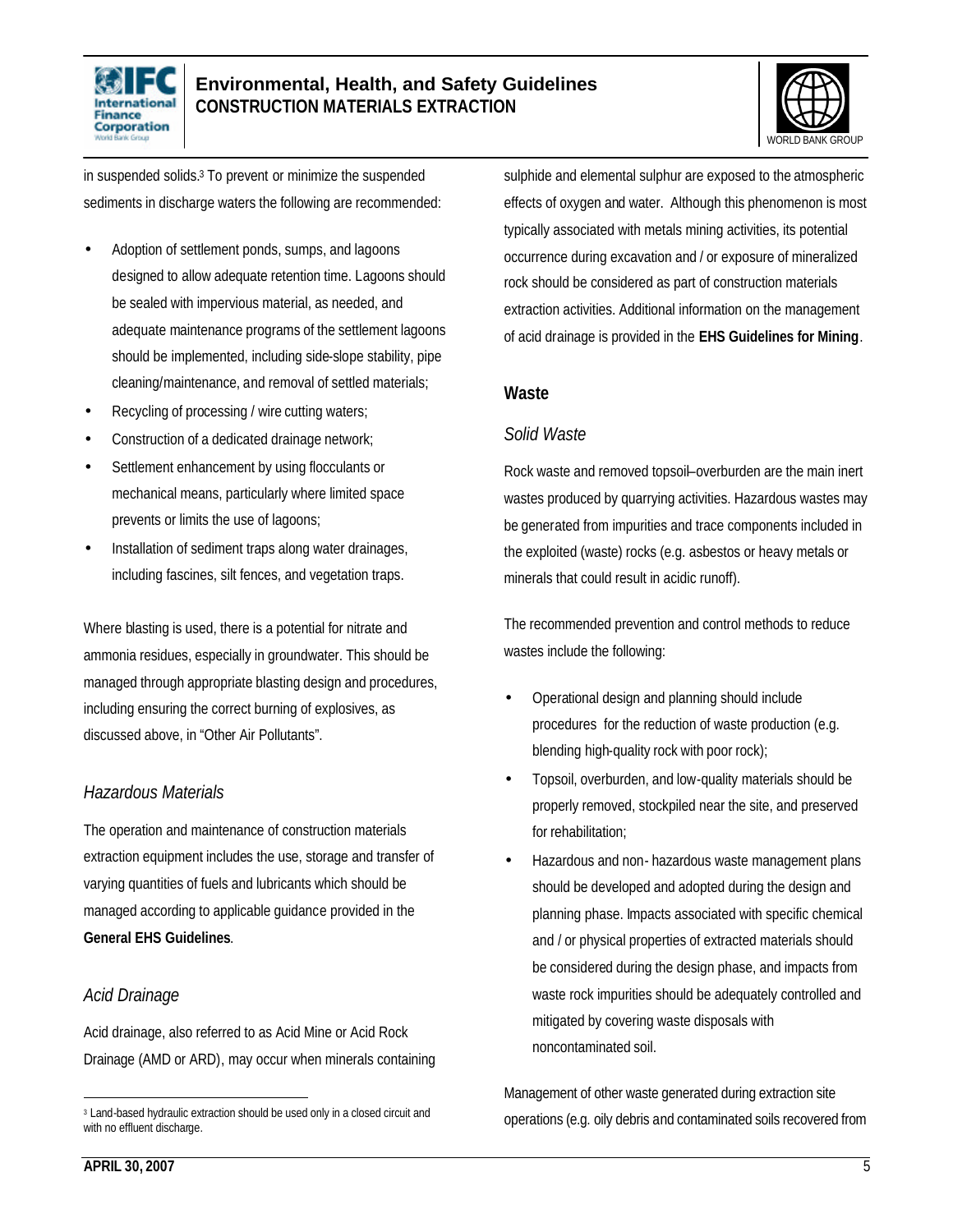



lubricants or fuel spills, metal scraps, demolition materials) is discussed in the **General EHS Guidelines**.

### **Land Conversion**

Excavation activities at construction materials extraction sites often involve major topographical and land-cover changes to allow extraction activities, often including clearing of preexisting vegetation. Techniques to minimize land conversion impacts include the following:

- Selection of appropriate low-impact extraction (e.g. excavation, quarrying, and dredging) methods that should result in final site contours supportive of habitat restoration principles and final land use;
- Establishment of buffer zones from the edge of extraction areas, considering the characteristics of the natural habitats and the type of extraction activities;
- To reduce the consumption of land area and, consequently, the loss of soil, preference for extraction should be given to thicker deposits (these should be exploited as far as possible and as reasonable);
- Vegetation translocation and relocation techniques should be used as necessary. Vegetation cover, such as native local plants, topsoil, overburden, or spoils feasible for sustaining growth should be removed in separate operations and segregated for later use during site reinstatement, and materials to be used for site reinstatement should be stockpiled and protected from wind and water erosion, as well as from contamination;
- During extraction, ecological niches should be preserved and protected as far as possible;
- Smaller, short-lived extraction sites<sup>4</sup> should be reclaimed immediately, and larger sites with a useful lifespan beyond 3–5 years should be subject to ongoing rehabilitation;
- Management of further site development through routine topographical and land surveys;
- During reinstatement, affected land should be graded and appropriately scarified before soil layers are reapplied, sustaining vegetative regrowth where needed (the combined thickness of topsoil and the growth layer should not be less than that prevailing in the undisturbed areas);
- Affected land should be rehabilitated to acceptable uses consistent with local or regional landuse plans. Land that is not restored for a specific community use should be seeded and revegetated with native species;
- Test pits, interim roads (internal and access), buildings, installations, and structures of no beneficial use should be removed, and the land should be appropriately rehabilitated. Hydrological systems should be restored to predevelopment runoff rate.

Opportunities to create ecologically valuable habitats should be considered (e.g. small lakes and pools with a complex shoreline and shallow water zones, after dredging or areas for natural succession

# **1.2 Occupational Health and Safety**

Occupational health and safety hazards occur during the operational phase of construction materials extraction projects and primarily include the following:

- Respiratory hazards
- Noise
- Physical hazards

Management of exposures to other physical and chemical hazards is described in **the General EHS Guidelines**.

 $\overline{a}$ 

<sup>4</sup> Such as borrow pits.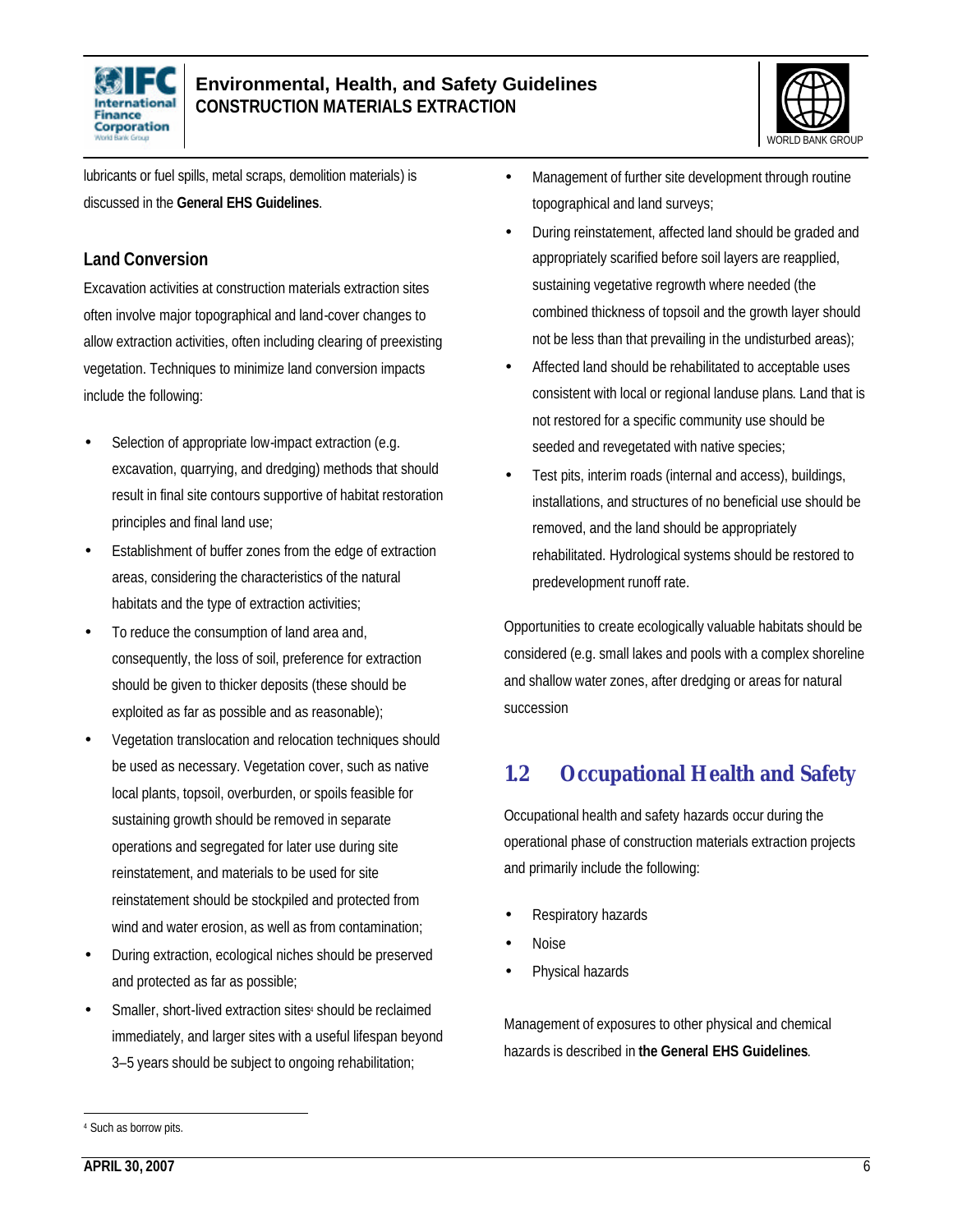



#### **Respiratory Hazards**

Occupational exposure to dust and fine particulates is associated with all phases of quarrying activities (e.g. shoveling, ripping, drilling, blasting, flame-jet cutting, transport, crushing, grinding, screening, and stockpiling operations). Specifically, exposure to nuisance dust (particles not otherwise classified, known as PNOC) and silica dust is considered relevant to construction materials extraction activities. Workers with longterm exposure to fine particulate dust (e.g. PNOC) are at risk for benign pneumoconiosis, emphysema, bronchitis, and fibrosis. Long-term exposure to silica dust may cause silicosis. In addition to the prevention and control measures for dust described in section 1.1 of this document, the following measures are recommended:

- Excavators, dumpers, dozers, wagon-drills, and other automated equipment that requires an operator should be equipped with air conditioned, dustproof, and soundproof cabs;
- Use of personal breathing protection (e.g. masks, respirators), as described in the **General EHS Guidelines**.

#### **Noise**

Workers may be exposed to excessive noise levels during quarrying activities (e.g. shoveling, ripping, drilling, blasting, flame-jet cutting, transport, crushing, and grinding, among others). Guidance on the management of noise is provided in the **General EHS Guidelines**.

#### **Physical Hazards**

Physical injuries may occur during construction material quarrying operation and maintenance activities (e.g. slips, trips and falls, falling rocks, impact with moving machinery such as front loaders, drillers, crushers, and belt conveyors). Recommended prevention and control measures include the

- Implementation of specific personnel training on work-site safety management;
- Implementation of geological–geotechnical monitoring programs;
- Accurate assessment of the work site by rock scaling of each surface exposed to workers to prevent accidental rock falling and /or landslide, especially after blasting activities;
- Adoption of natural barriers, temporary railing, or specific danger signals along rock benches or other pit areas where work is performed at heights more than 2 m from ground level;
- Maintenance of yards, roads, and footpaths, providing sufficient water drainage and preventing slippery surfaces with an all-weather surface, such as coarse gravel.

### *Machine / Equipment Use & Safety*

Hazards related to dimension stone and other quarrying include exposure to vibration from portable drilling machines; hand / arm injuries from tools commonly used for block cutting– splitting (e.g. hammers and chisels);flying rock associated with plaster blasting (refers to the secondary blasting of rock that has not been adequately fragmented by the primary blast, to reduce the volume of poor-quality blocks that have to be removed / rejected); and whiplash related to diamond wire breakage during cutting operations.

Prevention and control measures for hazards related to machine / equipment use include the following:

- Use of proper drill benches or wagon drills, avoiding the use of portable and hand-held drilling equipment;
- Use of hydraulic jacks and cushions for block splitting or block shifting;
- Use of hydraulic breakers or hammers to avoid plaster blasting;

following: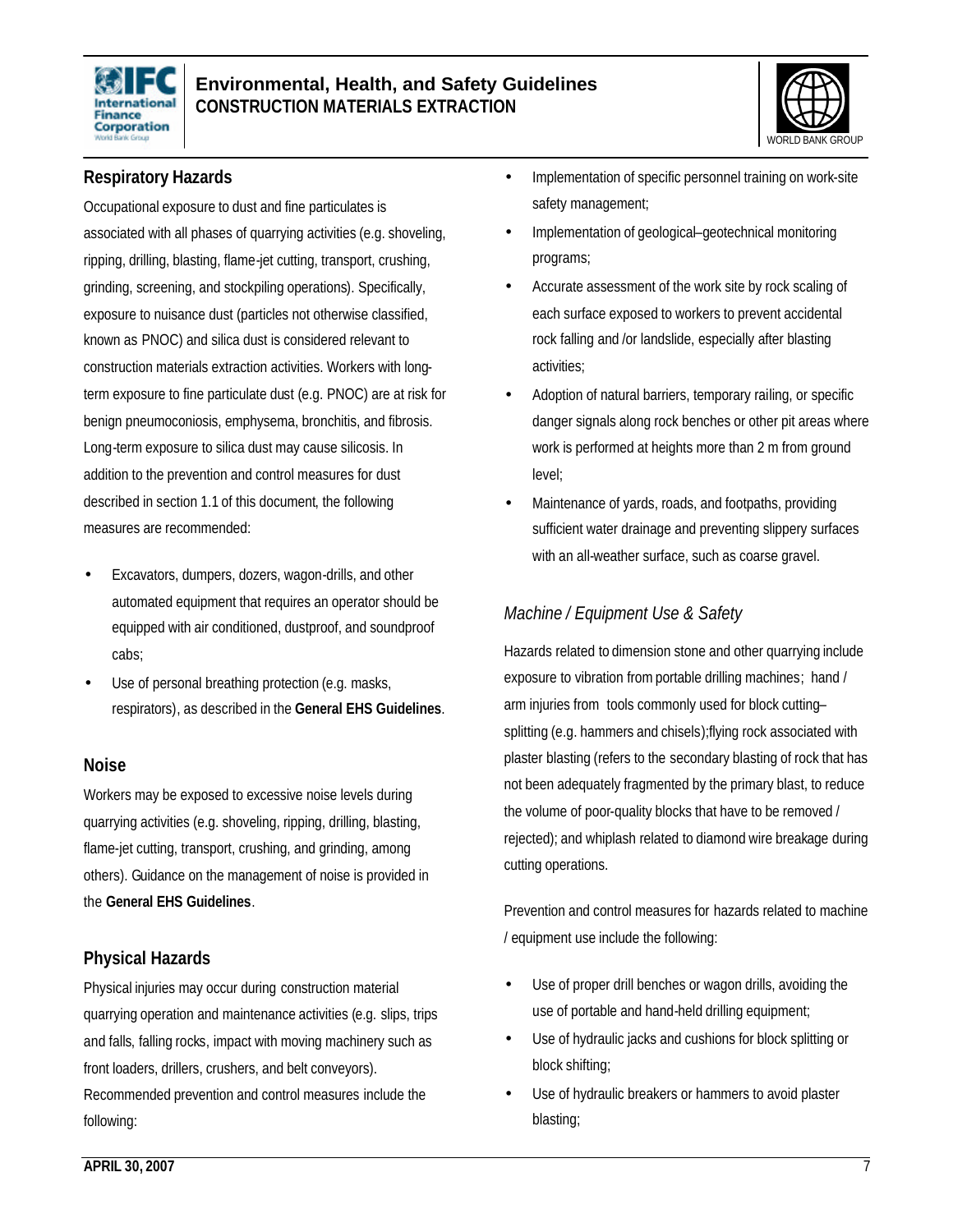



Use of properly protected wire cutting machines and / remote-control devices.

### *Explosives*

Occupational safety hazards may be related to blasting activities resulting in accidental explosions. Prevention and control measures for explosion hazards include the following activities:

- A consistent blasting schedule should be adopted, minimizing blast-time changes;
- Specific warning devices (e.g. horn signals and flashing lights) and procedures should be implemented before each blasting activity to alert all workers and third parties in the surrounding areas (e.g local communities). Warning procedures should include traffic limitation along local roadways and railways;
- Specific personnel training on explosives handling and safety management should be conducted;
- Blasting-permit procedures should be implemented for all personnel involved with explosives (e.g. handling, transport, storage, charging, blasting, and destruction of unused or surplus explosives);
- Blasting sites should be checked post-blast by qualified personnel for malfunctions and unexploded blasting agents, prior to resumption of work.

# **1.3 Community Health and Safety**

Community health and safety issues related to construction, operation, and decommissioning are common to those of most industry sectors are addressed in the **General EHS Guidelines**. Community health and safety issues specific to construction materials extraction projects primarily include the following:

• Land instability

- **Water**
- Explosives safety
- **Decommissioning**

Additional potential risks to community health and safety include risks from uncontrolled access to construction sites, exposure to waterborne, water-washed, and water-associated diseases from creation of water impoundments, and exposure to increased traffic of materials transport vehicles. Guidance on the prevention and control of these types of risks is presented in the **General EHS Guidelines**.

# **Land Instability**

Large-scale spoil-material disposal, water ponds, or mined land areas may be susceptible to landslide or collapse that could cause catastrophic incidents in surrounding populated areas. Prevention measures to minimize community risks should primarily include the following:

- Geological and geotechnical control programs in large areas, specifically focused on long-term land stability;
- Geotechnical monitoring of slopes, disposal sites, and water drainage, if possible by remotely controlled monitoring systems.

#### **Water**

Construction materials extraction projects can significantly alter surface and groundwater regimes that are used by local communities for potable water supplies, raising of fish and other edible materials, irrigation, stock watering, and source water for small businesses and industries. The health and well-being of communities can be affected by changes in water quality as a result of discharges from dewatering activities, stormwater discharges, reduced water availability from water diversion, and lowering of groundwater supplies due to dewatering. These effects are often difficult to predict and can change over time as extraction facilities expand their operations.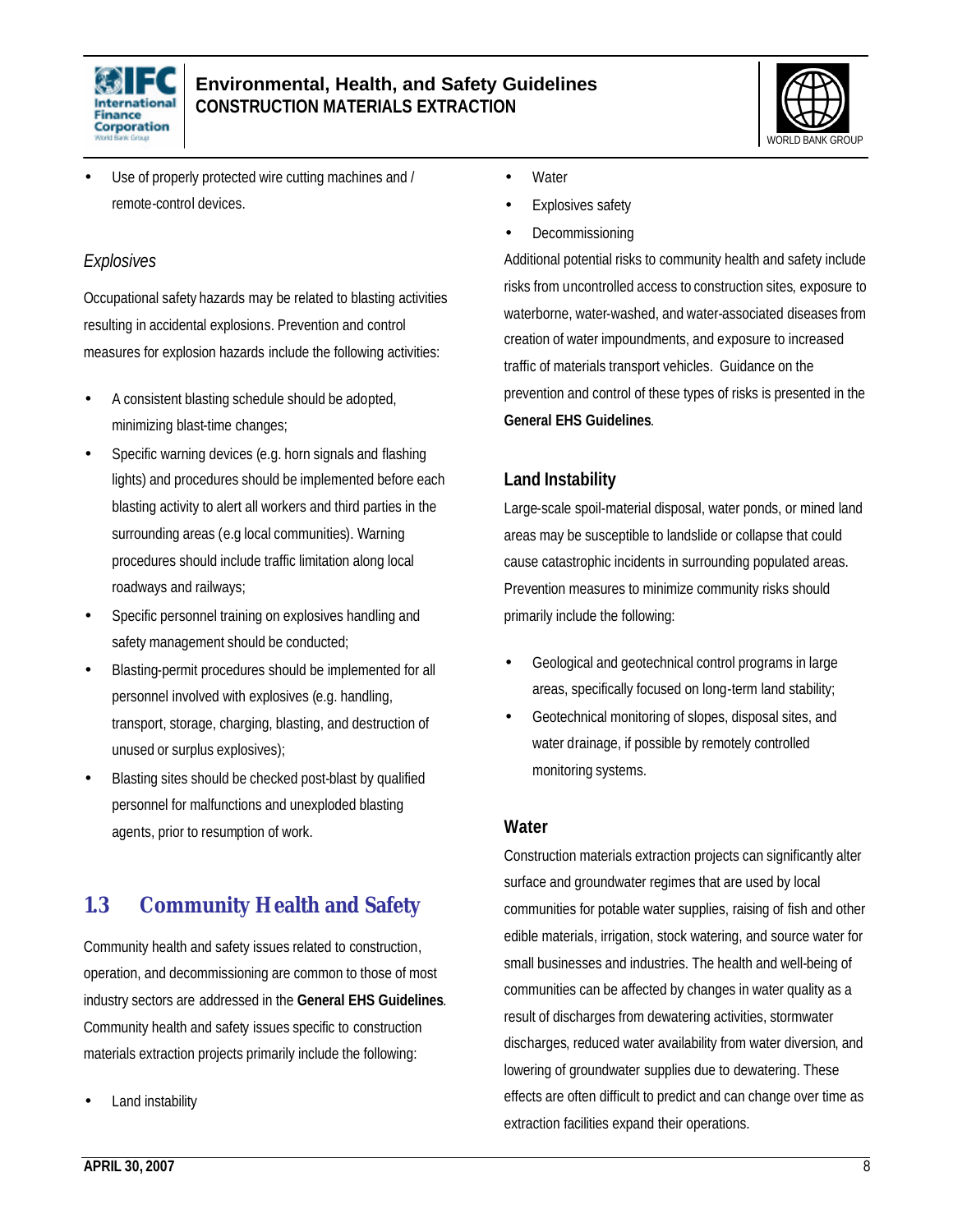



Construction material extraction operators should understand the nature and extent of community use of water resources, and potential impacts to its quality and availability as a result of dewatering or other hydraulic diversion activities.

# **Explosives Safety**

Blasting activities may cause accidental explosions and affect surrounding populated areas. In addition to the prevention and control measures discussed in section 1.2 of this document, the following measures are recommended:

- Particular attention should be given to all explosives handling phases to prevent theft / improper use;
- Blasting should be conducted according to a consistent timetable. If changes to the blasting timetable occur, nearby communities should be immediately informed of those changes;
- Community awareness and emergency preparedness and response planning should be undertaken, including control of third-party access to blasting areas;
- Vibrations caused by blasting have potential community impacts. Monitoring (e.g. preconstruction surveys of buildings, infrastructure, and structures, including photographic and video image recording) should be implemented to ensure that potential household damages caused by the project activities can be adequately identified and managed.

Community health and safety impacts caused by air emissions from dust; uncontrolled access to dangerous sites; exposure to waterborne, water-washed, or water-associated diseases; and exposure to increased local traffic are addressed in the **General EHS Guidelines**.

#### **Decommissioning**

Extraction site reclamation and closure activities should be considered as early in the planning and design stages as possible. Sponsors should prepare a reclamation and closure plan that considers factors such as production phasing and overall site life, but all sites will need to engage in some form of progressive restoration during operations. While plans may be modified, as necessary, during the construction and operational phases, plans should include contingencies for temporary suspension of activities and permanent early closure and meet the following objectives:

# *Physical Integrity*

All structures should remain stable such that they do not impose a hazard to public health and safety as a result of physical failure or physical deterioration. The structures should continue to perform the function for which they were designed. They should not erode or move from their intended location under extreme events or perpetual disruptive forces;

Physical hazards such as unguarded roads, quarries, and other openings should be effectively and permanently blocked from all access to the public until such time that the site can be converted into a new beneficial land use based on changed conditions at the site, as well as alternative uses by local communities or other industries for roads, buildings and other structures.

# *Chemical Integrity*

Surface water and groundwater should be protected against adverse environmental impacts resulting from excavation and processing activities. Leaching of chemicals into the environment should not endanger public health or safety or exceed water quality objectives in downstream surface water and groundwater systems.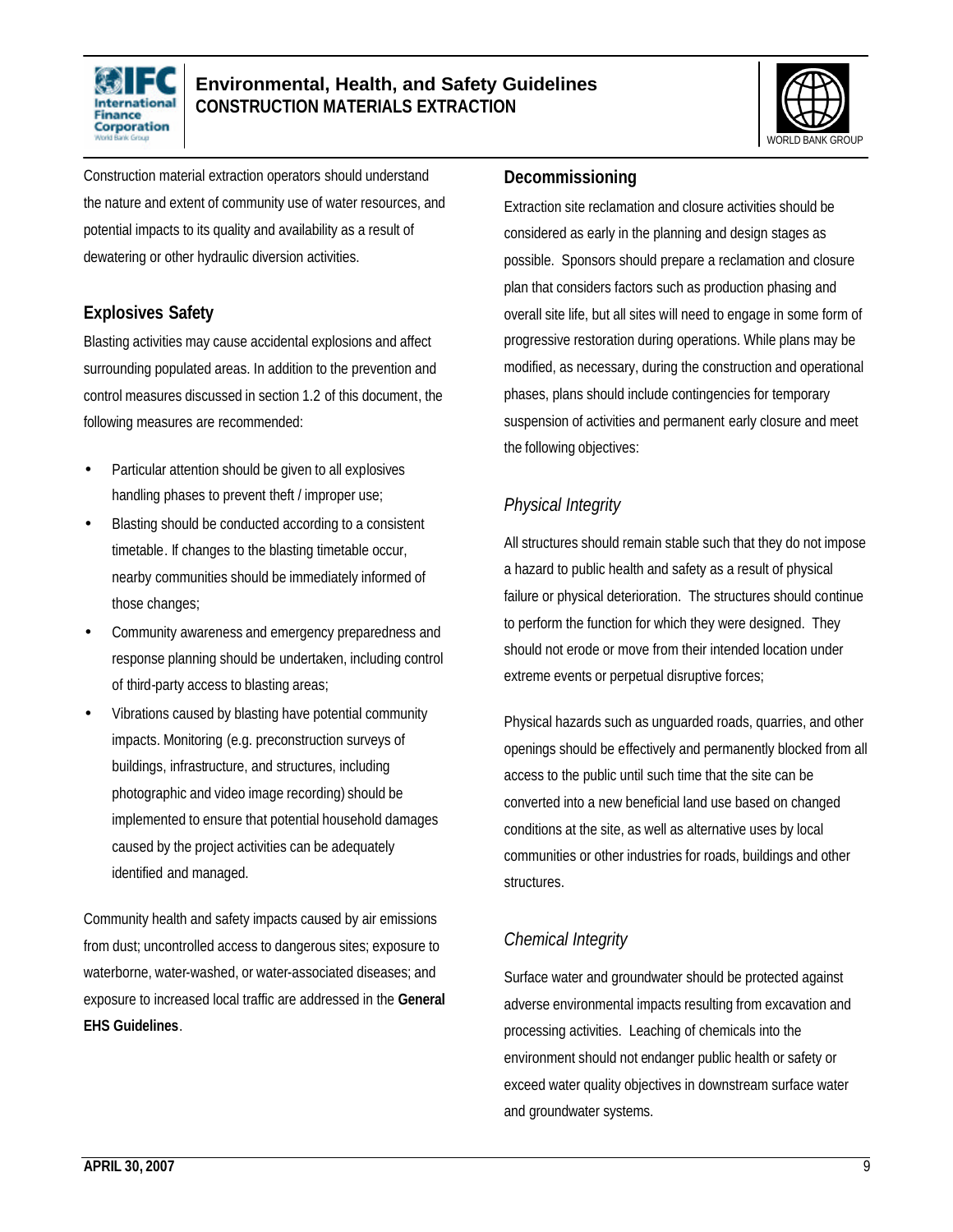



### *Ecological Habitat Integrity*

While ecological habitat integrity is partially determined by the above factors (e.g., physical issues such as slope stability) and chemical issues (e.g., such as metal contaminants), it is also addressed with consideration towards replacement of habitat that is beneficial for future ecological use.

# **2.0 Performance Indicators and Monitoring**

# **2.1 Environment**

#### **Emission and Effluent Guidelines**

Construction materials extraction operations do not typically generate point sources of effluents or emissions with the possible of exception of dewatering effluents which may contain suspended solids. The implementation of total suspended solids (TSS) prevention and control strategies should target concentrations of 50 milligrams per liter (mg/l) at the point of discharge. Stormwater flows should be managed through the application of stormwater management guidance provided in the **General EHS Guidelines**.

The objective of dewatering discharges or stormwater runoff controls should be the prevention of impacts to ambient water quality as described in the **General EHS Guidelines**. The principal source of air emissions is fugitive dust from earth works and materials handling and transport activities. The objective should be their prevention and control as described in the **General EHS Guidelines**.

Combustion source emissions guidelines associated with steam- and power-generation activities from sources with a capacity equal to or lower than 50 MWth are addressed in the **General EHS Guidelines** with larger power source emissions addressed in the Thermal Power EHS Guidelines.

#### **Environmental Monitoring**

Environmental monitoring programs for this sector should be implemented to address all activities that have been identified to have potentially significant impacts on the environment during normal operations and upset conditions. Environmental monitoring activities should center on the application of management practices to prevent the sources of impacts.

Monitoring frequency should be sufficient to provide representative data for the parameter being monitored. Monitoring should be conducted by trained individuals following monitoring and record-keeping procedures and using properly calibrated and maintained equipment. Monitoring data should be analyzed and reviewed at regular intervals and compared with the operating standards so that any necessary corrective actions can be taken. Additional guidance on applicable sampling and analytical methods for emissions and effluents is provided in the **General EHS Guidelines**.

# **2.2 Occupational Health and Safety**

#### **Occupational Health and Safety Guidelines**

Occupational health and safety performance should be evaluated against internationally published exposure guidelines, of which examples include the Threshold Limit Value (TLV®) occupational exposure guidelines and Biological Exposure Indices (BEIs®) published by American Conference of Governmental Industrial Hygienists (ACGIH),<sup>5</sup> the Pocket Guide to Chemical Hazards published by the United States National Institute for Occupational Health and Safety (NIOSH),<sup>6</sup> Permissible Exposure Limits (PELs) published by the Occupational Safety and Health Administration of the United

 $\overline{a}$ 5 Available at: http://www.acqih.org/TLV/ and http://www.acgih.org/store/

<sup>6</sup> Available at: http://www.cdc.gov/niosh/npg/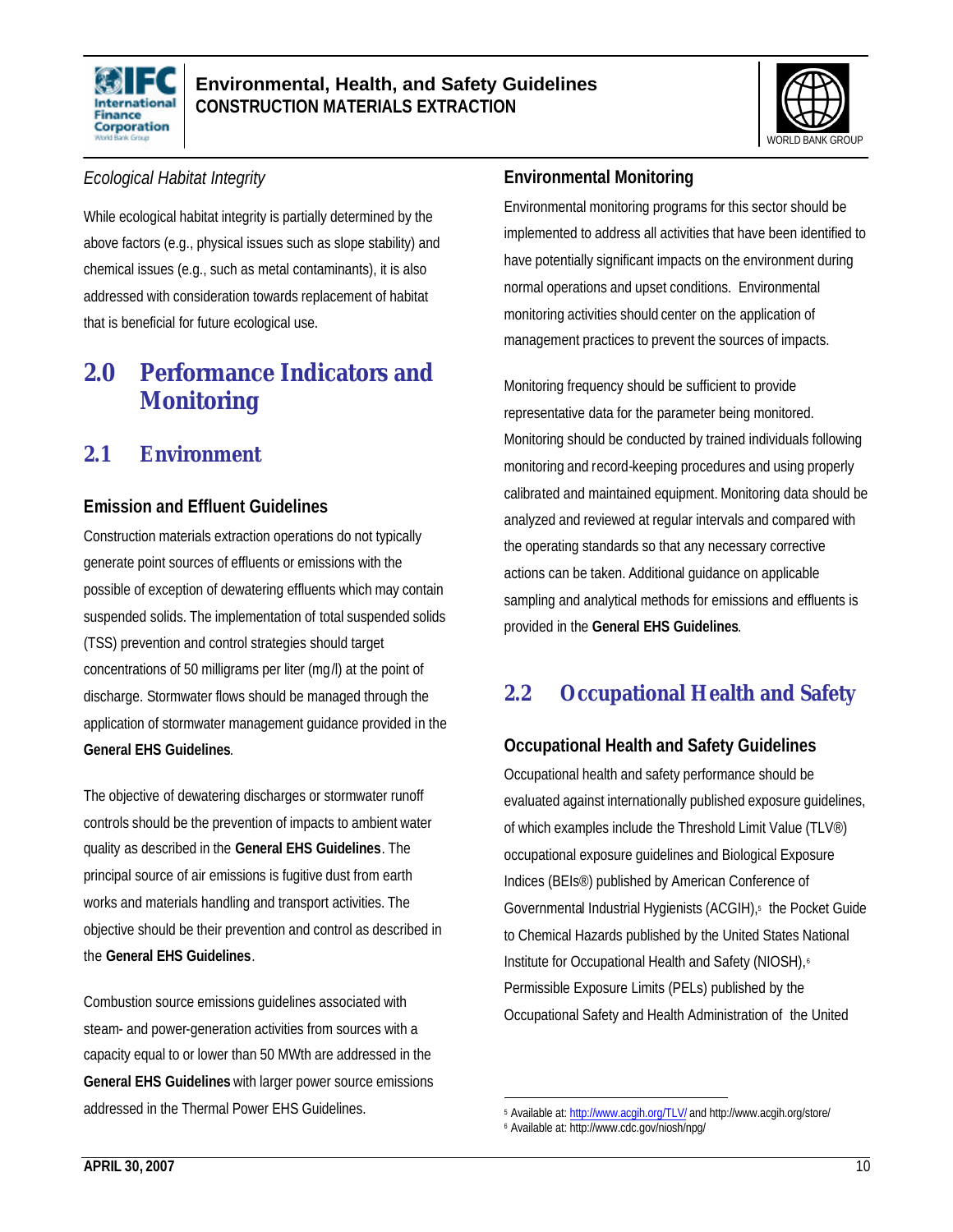



States (OSHA),7 Indicative Occupational Exposure Limit Values published by European Union member states,<sup>8</sup> or other similar sources.

# **Accident and Fatality Rates**

Projects should try to reduce the number of accidents among project workers (whether directly employed or subcontracted) to a rate of zero, especially accidents that could result in lost work time, different levels of disability, or even fatalities. Facility rates may be benchmarked against the performance of facilities in this sector in developed countries through consultation with published sources (e.g. US Bureau of Labor Statistics and UK Health and Safety Executive)<sup>9</sup>.

# **Occupational Health and Safety Monitoring**

The working environment should be monitored for occupational hazards relevant to the specific project. Monitoring should be designed and implemented by accredited professionals,10 as part of an occupational health and safety monitoring program. Facilities should also maintain a record of occupational accidents, diseases, and dangerous occurrences and other accidents. Additional guidance on occupational health and safety monitoring programs is provided in the **General EHS Guidelines**.

 $\overline{a}$ <sup>7</sup> Available at:

http://www.osha.gov/pls/oshaweb/owadisp.show\_document?p\_table=STANDAR DS&p\_id=9992

<sup>8</sup> Available at: http://europe.osha.eu.int/good\_practice/risks/ds/oel/

<sup>9</sup> Available at: http://www.bls.gov/iif/ and

http://www.hse.gov.uk/statistics/index.htm

<sup>10</sup> Accredited professionals may include certified industrial hygienists, registered

occupational hygienists, or certified safety professionals or their equivalent.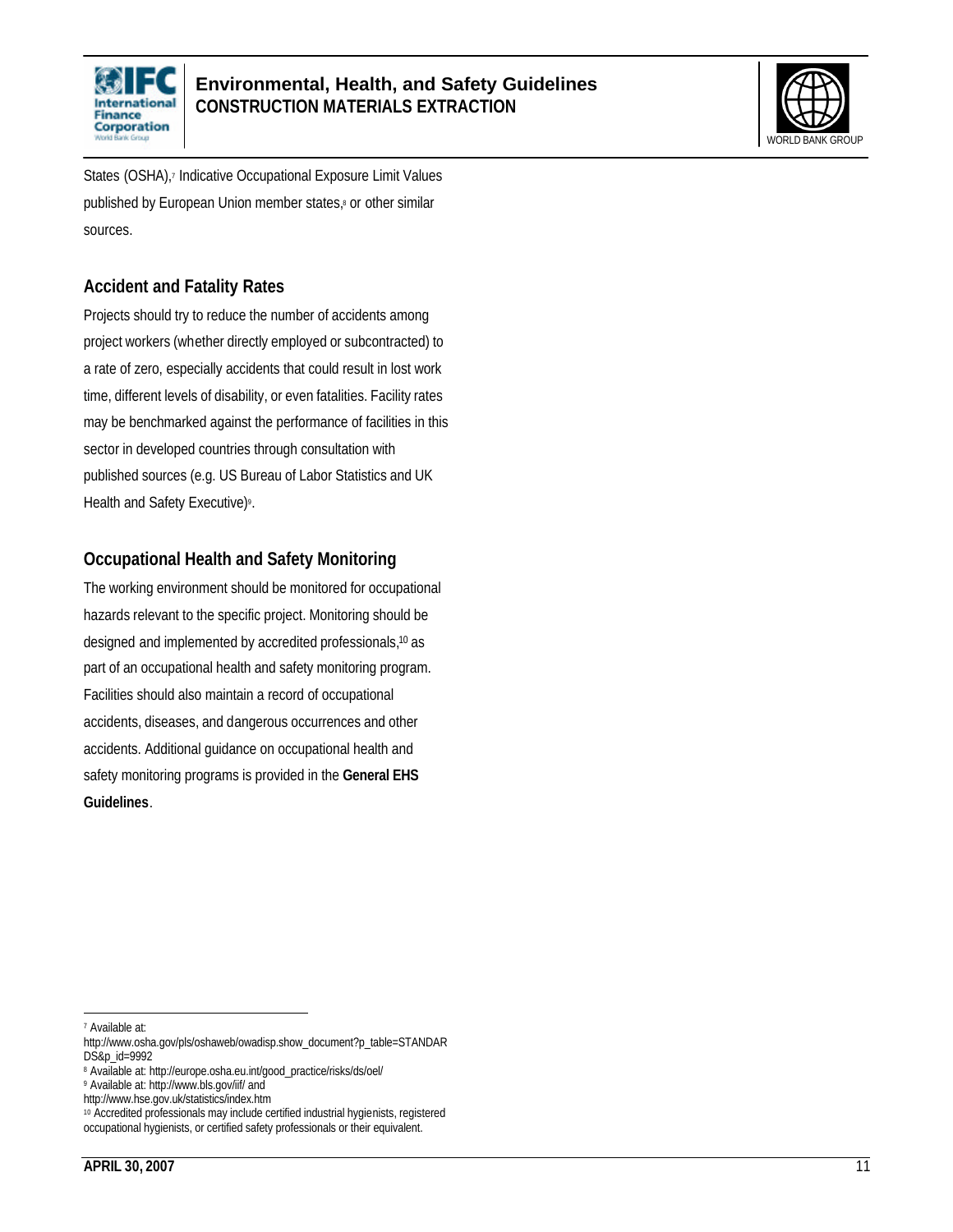



# **3.0 References and Additional Sources**

American Conference of Governmental Industrial Hygienists (ACGIH). 2005. Threshold Limit Values (TLV) for Chemical Substances and Physical Agents and Biological Exposure Indices. Cincinnati, OH: ACGIH. Available at http://www.acgih.org/TLV/

Brodkom, F. 2000. Good Environmental Practice in the European Extractive Industry: A Reference Guide. Tournai: Centre Terre et Pierre. Available at http://ec.europa.eu/enterprise/steel/non-energy-extractiveindustry/good\_env\_practice\_eu\_extractive\_industry.htm

British Standards Institution (BSI). 1969. Methods for the Measurement of Air Pollution. Deposit Gauges. British Standard (BS) 1747-1:1969. London: BSI. http://www.bsi-global.com/

BSI. 1990. Evaluation and Measurement for Vibration in Buildings. Part 1: Guide for Measurement of Vibrations and Evaluation of Their Effects on Buildings. BS7385: Part 1:1990. London: BSI. http://www.bsi-qlobal.com/

BSI. 1999. Occupational Health and Safety Assessment Series (OSHAS). OHSAS 18001: 1999. Occupational health and safety management systems. Specification. London: BSI. Available at http://www.bsiglobal.com/en/Standards-and-Publications/Industry-Sectors/Health-and-Safety/H--S-Products/OHSAS-180011999/

Department of Natural Resources and Environment (now Department of Sustainability and Environment and Department of Primary Industries), State of Victoria, Australia. 2001. Environmental Guidelines. Ground Vibration and Airblast Limits for Blasting in Mines and Quarries. Blasting Limit Guidelines v.1.2. Victoria: Department of Natural Resources and Environment. Available at http://www.dpi.vic.gov.au/dpi/

German Federal Ministry for the Environment, Nature Conservation, and Nuclear Safety (BMU). 2002. First General Administrative Regulation Pertaining the Federal Immission Control Act (Technical Instructions on Air Quality Control – TA Luft). Berlin: BMU. Available at

http://www.bmu.de/english/air\_pollution\_control/ta\_luft/doc/36958.php

International Labour Organization (ILO). 1991. Safety and Health in Open Cast Mines. Geneva: ILO. Available at http://www.ilo.org/public/english/protection/safework/cops/english/index.htm

Ireland Environmental Protection Agency (EPA). 2003. Environmental Management in the Extractive Industry (Non-Scheduled Minerals). 2000-MS-11- M1, Draft, November. Dublin: EPA. Available at http://www.epa.ie/NewsCentre/ReportsPublications/Guidance/

Mineral Industry Research Organization (MIRO). Goodquarry. University of Leeds. www.goodquarry.com

Nova Scotia Environment and Labour, Environmental and Natural Areas Management. 2002. Pit and Quarry Guidelines. Guide to Preparing an EA Registration Document for Pit and Quarry Developments in Nova Scotia (including revised May 1999). Available at http://www.gov.ns.ca/enla/ea/docs/EAGuidePitQuarry.pdf

National Stone, Sand and Gravel Association (NSSGA). 2006. National Pollution Discharge Elimination System Permitting. Mineral Mining and Processing Facilities Sector. Alexandria, VA: NSSGA. Available at http://www.nssga.org/environment/npdes.cfm

Piovano, G. 1994. Esplosivi e Abbattimento – Vibrazioni, vol. 1. Turín: Associazione Georisorse e Ambiente.

Scottish Executive. 2000. Planning Advice Note (PAN) 50 Annex D: Controlling the Environmental Effects of Surface Mineral Workings. Annex D: The Control of Blasting at Surface Mineral Workings. Edinburgh: Scottish Executive. Available at http://www.scotland.gov.uk/Publications/2000/02/pan50-annex-d

Siskind, D.E., M.S. Stagg, J.W. Kopp and C.H. Dowding. 1980. Structure Response and Damage Produced by Ground Vibration from Surface Mine Blasting. US Bureau of Mines (USBM) Report of Investigations RI 8507. Pittsburgh, PA: USBM.

Siskind, D.E., V.J. Stachura, M.S. Stagg and J.W. Kopp. 1980. Structure Response and Damage Produced by Airblast from Surface Mining. Report of Investigations RI 8485. Pittsburgh, PA: USBM.

South Africa Department of Water Affairs and Forestry (DWAF). 2002. Prevention and Management of Water Pollution from Small Scale Mining Practices. Best Practice Guideline 2.1a. Pretoria: DWAF. Available at http://www.dwaf.gov.za/

United Kingdom (UK) Environment Agency. 2003. Monitoring of Particulate Matter in Ambient Air Around Waste Facilities: Technical Guidance Document (Monitoring) M17. Bristol: Environment Agency. Available at http://publications.environment-agency.gov.uk

UK Office of the Deputy Prime Minister (ODPM). 2005a. Minerals Policy Statement 2, Controlling and Mitigating the Environmental Effects of Mineral Working. Wetherby: ODPM Publications.

UK Office of the Deputy Prime Minister. 2005b. Minerals Policy Statement 2, Controlling and Mitigating the Environmental Effects of Mineral Extraction in England. Annex 1, Dust. Wetherby: ODPM Publications.

UK Office of the Deputy Prime Minister. 2005c. Minerals Policy Statement 2, Controlling and Mitigating the Environmental Effects of Mineral Extraction in England. Annex 2. Noise. Wetherby: ODPM Publications.

United States (US) Department of Labor. Mine Safety and Health Administration (MSHA). www.msha.gov/

US Department of Labor. Mine Safety and Health Administration (MSHA). 30 Code of Federal Regulations Parts 48, 56, 58, 62, and 715. Washington, DC: US Department of Labor. Available at http://www.msha.gov/30CFR/0.0.HTM

US Environmental Protection Agency (EPA). Code of Federal Regulation Title 40 – Protection of Environment. Part 436. Mineral Mining and Processing Point Source Category. 40 Code of Federal Regulations Part 436, Washington, DC: US EPA. Available at

http://www.access.gpo.gov/nara/cfr/waisidx\_03/40cfr436\_03.html

US National Institute for Occupational Safety and Health (NIOSH). Available at www.cdc.gov/niosh/mining/

US National Institute for Occupational Safety and Health (NIOSH). 2005. Pocket Guide to Chemical Hazards. Publication No. 2005-149, September 2005. Washington, DC: NIOSH. Available at http://www.cdc.gov/niosh/npg/

World Health Organization (WHO). 1999. Guidelines for Community Noise. Eds. B. Berglund, T. Lindvall, D.H. Schwela. Geneva: WHO. Available at http://www.who.int/docstore/peh/noise/guidelines2.html